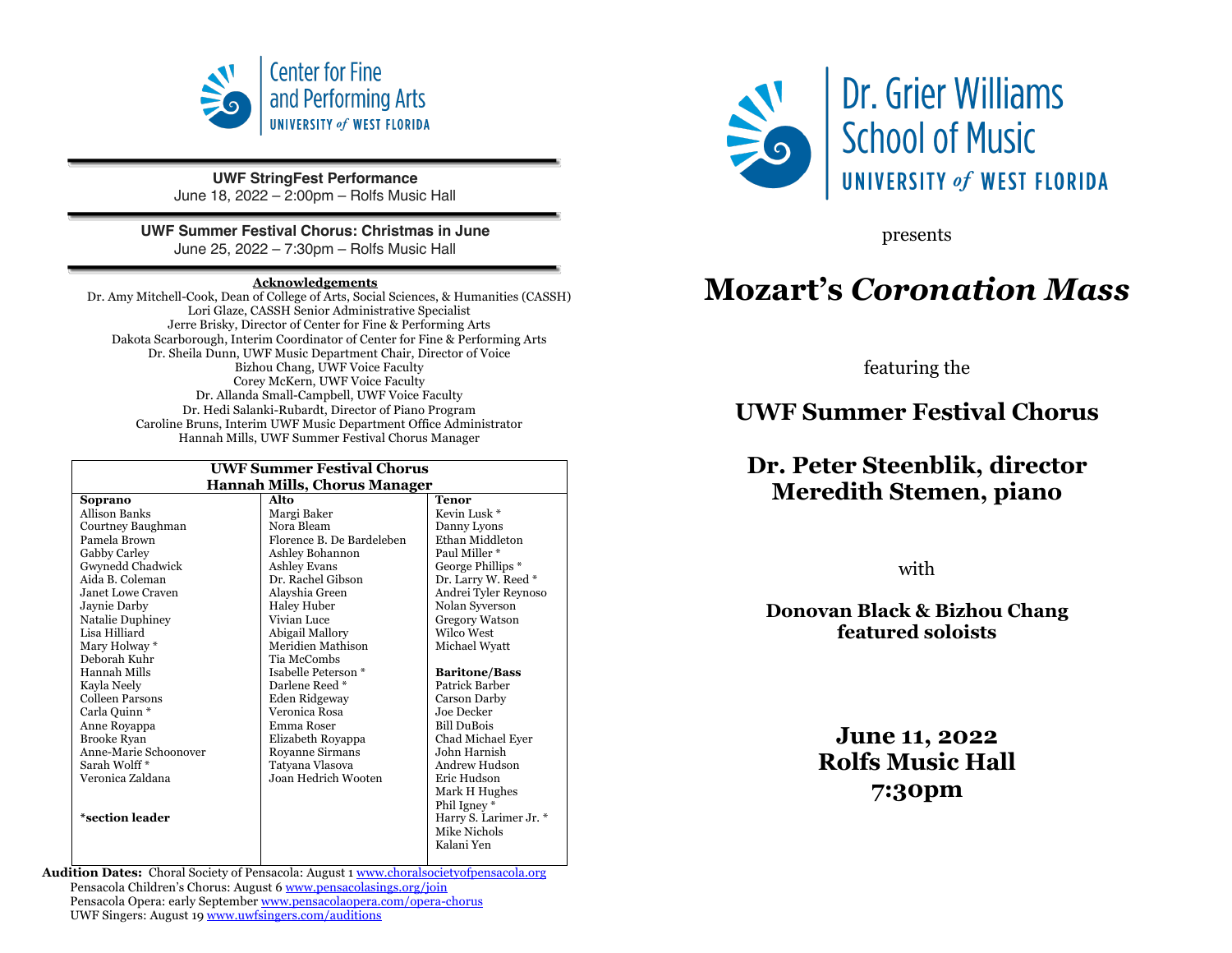### **Mozart:** *Coronation Mass*

### June 11, 2022, 7:30 pm Rolfs Music Hall

| Duchess of Weimar-Eiesenach (1737-1807)                                                                                                                                                                                                                                                                                                                                                                                                                                                                                                                                                    |  |  |
|--------------------------------------------------------------------------------------------------------------------------------------------------------------------------------------------------------------------------------------------------------------------------------------------------------------------------------------------------------------------------------------------------------------------------------------------------------------------------------------------------------------------------------------------------------------------------------------------|--|--|
| Donovan Black, countertenor                                                                                                                                                                                                                                                                                                                                                                                                                                                                                                                                                                |  |  |
| Canon for 4 voices: Ave Maria, K. 554 (1788) Wolfgang Amadeus Mozart (1756-1791)                                                                                                                                                                                                                                                                                                                                                                                                                                                                                                           |  |  |
| Harry Larimer, soloist                                                                                                                                                                                                                                                                                                                                                                                                                                                                                                                                                                     |  |  |
| 1. Kyrie excerpt<br>2. Gloria                                                                                                                                                                                                                                                                                                                                                                                                                                                                                                                                                              |  |  |
| 1. Minstrel Man<br>Donovan Black, countertenor                                                                                                                                                                                                                                                                                                                                                                                                                                                                                                                                             |  |  |
| Mass No. 15 in C Major, Coronation Mass, K. 317 (1779) Wolfgang Amadeus Mozart<br>1. Kyrie<br>Brooke Ryan, soprano; Ethan Middleton, tenor<br>2. Gloria<br>Sara Schoch, soprano; Isabelle Peterson, alto<br>Greg Watson, tenor; Kalani Yen, bass<br>3. Credo<br>Gabby Carley, soprano; Alayshia Green, alto<br>Stephen Spilger, tenor; Joe Decker, bass<br>4. Sanctus<br>5. Benedictus<br>Sarah Wolff, soprano; Abigail Mallory, alto<br>Paul Miller, tenor; Harry Larimer, bass<br>6. Agnus Dei<br>Bizhou Chang, soprano; Donovan Black, alto<br>Ethan Middleton, tenor; Kalani Yen, bass |  |  |
| <b>UWF Summer Festival Chorus</b>                                                                                                                                                                                                                                                                                                                                                                                                                                                                                                                                                          |  |  |
| Meredith Stemen, collaborative pianist<br>Dr. Peter Steenblik, conductor                                                                                                                                                                                                                                                                                                                                                                                                                                                                                                                   |  |  |

The **UWF Summer Festival Chorus** is the reemergence of a tradition begun at the University of West Florida in the early 1970s. While under the direction of Dr. G. Robert Chancellor, and, later, Dr. Joseph T. Rawlins, the university choirs collaborated with the New Orleans Philharmonic Symphony Orchestra in an effort to bring choral and symphonic masterworks to the Pensacola area. Works such as *King David*, Carmina *Burana*, *Hora Novissima, Elijah*, and the *Symphony of Psalms* were performed as part of this summer series. The chorus today differs in that it is now a multigenerational, community effort, bringing together singers of all levels and backgrounds. The quality of the music-making, however, remains the same. Summer Festival 2.0 claims the following accomplishments:

 a new wind band transcription of the Fauré *Requiem*, and involved over 90 performers a performance of Haydn's *Lord Nelson Mass,* with soloists from the community shorter works like John Rutter's *Gloria* and selections from *Carmina B*urana and *Elijah* modified format, 2-day event with video release performances

We invite you to be a part of this group in future seasons. More info available at www.uwfsingers.com

This performance will be available for viewing online by June 15 at www.uwfsingers.com No additional audio or video recordings permitted.

**Dr. Peter Steenblik** is Director of Choral Activities at the UWF and Artistic Director of the Choral Society of Pensacola. While under his direction, Steenblik's choirs have performed at the Southern ACDA conference with the Mobile Symphony Orchestra, and have appeared in concert with the Mormon Tabernacle Choir, Women's Chorus of Dallas, Utah Symphony, Ballet West, Pensacola Opera, and Pensacola Symphony Orchestra. He is an active clinician, having recently conducted honor choirs in Quartz Mountain, OK, Chattanooga, TN, and the Escambia, Santa Rosa, Okaloosa, and Mobile County Districts. He routinely adjudicates the Utah State Choir Festival, and was a featured clinician at the Chengdu International Children's Chorus Festival in China. He is a regular presenter at the annual conventions of the FMEA, FVA, state and regional ACDA, and was a featured presenter at the 2018 Xi'an International Choral Festival in Xi'an, China. A former member of the Mormon Tabernacle Choir, Steenblik made frequent solo appearances. With training in musical theater, he often provides music direction for community productions, most recently at Pensacola Little Theatre and Pensacola State College and four seasons as chorus master with the Pensacola Opera. His degrees are from the University of Utah and the University of North Texas.

**Meredith Stemen** is a pianist and teacher from Pensacola, FL with diverse performance experience. She has been applauded for her powerful command of the keyboard, sensitive musicality, and vibrant collaborative spirit. She is currently a candidate for the DMA degree in collaborative piano under the direction of Ana Maria Otamendi at LSU, where she holds a graduate assistantship. Meredith recently served as music director for Pergolesi's *La Serva Padrona* and was a rehearsal pianist and vocal coach for the premiere of Hannah Rice's opera *Seneca Falls* as part of the first Operability micro-opera festival. Meredith holds a MM degree from UF, where she taught both applied and group piano classes as a graduate teaching assistant. She graduated summa cum laude with a BM degree in piano performance from UWF, where she received the Outstanding Undergraduate Student Award in music. Additional awards for both solo and collaborative performances include first place in the UWF Student Scholars Symposium Concerto Competition and the UWF Collaborative Piano Competition, and finalist in the Catholic University of America International Piano Competition. Meredith was recently invited to lead her session "Practical Applications of Mindfulness for Musicians" at the Florida State Music Teachers Assoc. annual conference and also presented several papers on the vocal works of Ricky Ian Gordon at UF.

**Donovan Black, countertenor** – UWF alumnus; Master's degree in vocal performance from Westminster Choir College; Performance Diploma from Boston University; upcoming alto soloist in Handel's *Messiah*, Rhode Island Civic Chorale & Orchestra.

**Gabby Carley, soprano** – UWF student, vocal performance; studio of Dr. Sheila Dunn.

**Bizhou Chang, soprano** – UWF voice faculty; recent appearance as Pamina in *The Magic Flute* with Pensacola Opera and Violetta in *La Traviata* with Opera Columbus*.* Upcoming Mimi in *La Bohéme* with Pensacola Opera. www.bizhouchang.com

- **Joe Decker, bass** UWF student, vocal performance; studio of Corey McKern; 2022 Camp Counselor at Blue Lake Fine Arts Camp, Michigan.
- **Alayshia Green, mezzo-soprano** UWF student, vocal performance; studio of Bizhou Chang.
- **Harry Larimer, baritone** UWF alumnus; Assistant Director of Choirs at Ruckel Middle School; Assistant Music Director at St. Sylvester's Catholic Church
- **Ethan Middleton, tenor** UWF student, vocal performance; studio of Corey McKern; recent awardee at SERNATS Voice Competition.
- **Abigial Mallory, mezzo-soprano** UWF student, vocal performance; studio of Corey McKern; recent winner of UWF Music Study Club Voice Category.

**Paul Miller, tenor** – Director of Choirs at Woodlawn Beach Middle School; Asst. Organist at Christ Church Episcopal; recent top 3 finalist for Santa Rosa County Teacher of the Year.

**Isabelle Peterson, mezzo-soprano** – UWF alumnus; newly appointed Director of Music at Holy Cross Episcopal Church, Pensacola; director of CSOP Women's Ensemble.

**Brooke Ryan, soprano** – UWF student, vocal performance; studio of Dr. Sheila Dunn. **Sara Schoch, soprano** – UWF Department of Theatre: faculty; recent director of *9 to* 5 at

UWF; upcoming: Katherine in *Taming of the Shrew*, Main Street Studios, Fredonia, NY. **Stephen Spilger, tenor** – Instructor of Voice at Pensacola Christian College; Master's Degree

in vocal performance; Studio of Dr. Ray Gibbs. **Greg Watson, tenor** – UWF alumnus; Musician at St. Christopher's Episcopal Church & Temple Beth El; Pensacola Opera chorus member.

**Sarah Wolff, soprano** – BME Choral Ed from FSU; Director of Choirs at Sims Middle School; singer at Christ Church Episcopal

**Kalani Yen, bass** – UWF student, vocal performance; studio of Corey McKern.